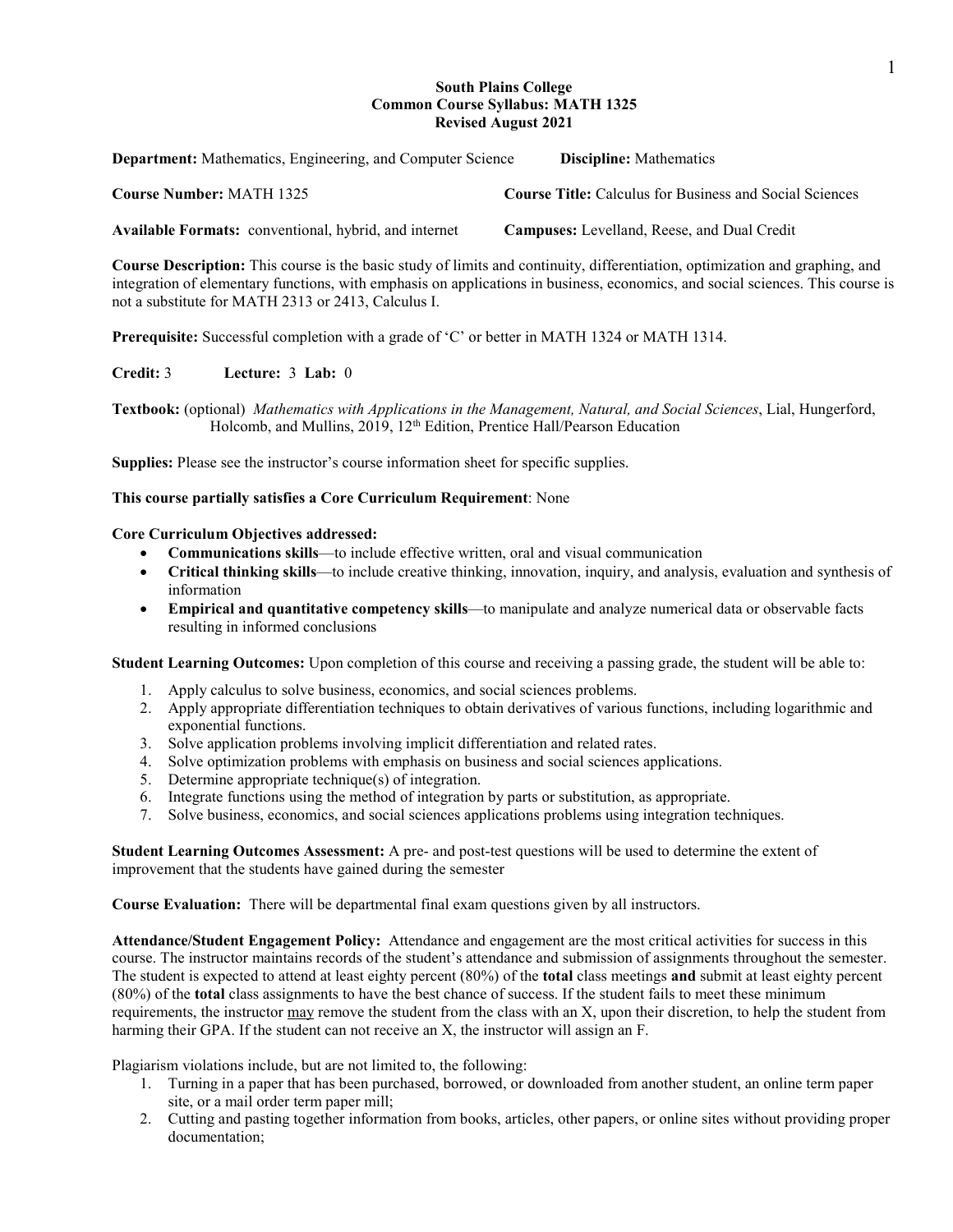- 3. Using direct quotations (three or more words) from a source without showing them to be direct quotations and citing them; or
- 4. Missing in-text citations.

Cheating violations include, but are not limited to, the following:

- 1. Obtaining an examination by stealing or collusion;
- 2. Discovering the content of an examination before it is given;
- 3. Using an unauthorized source of information (notes, textbook, text messaging, internet, apps) during an examination, quiz, or homework assignment;
- 4. Entering an office or building to obtain an unfair advantage;
- 5. Taking an examination for another;
- 6. Altering grade records;
- 7. Copying another's work during an examination or on a homework assignment;
- 8. Rewriting another student's work in Peer Editing so that the writing is no longer the original student's;
- 9. Taking pictures of a test, test answers, or someone else's paper.

**COVID Syllabus Statement:** It is the policy of South Plains College that as a condition of on-campus enrollment, all students are required to engage in safe behaviors to avoid the spread of COVID-19 in the SPC community. There will be no requirement for face coverings at any location on any South Plains College campus or classroom. Faculty, staff, or students may continue to wear a mask voluntarily, but there will be no requirements for face coverings in any circumstance. Students who believe they have been exposed or may be COVID-19 positive, must contact Health Services, DeEtte Edens, BSN, RN at (806) 716-2376 o[r dedens@southplainscollege.edu.](mailto:dedens@southplainscollege.edu)

**Student Code of Conduct Policy**: Any successful learning experience requires mutual respect on the part of the student and the instructor. Neither instructor nor student should be subject to others' behavior that is rude, disruptive, intimidating, aggressive, or demeaning**.** Student conduct that disrupts the learning process or is deemed disrespectful or threatening shall not be tolerated and may lead to disciplinary action and/or removal from class.

**Diversity Statement:** In this class, the teacher will establish and support an environment that values and nurtures individual and group differences and encourages engagement and interaction. Understanding and respecting multiple experiences and perspectives will serve to challenge and stimulate all of us to learn about others, about the larger world and about ourselves. By promoting diversity and intellectual exchange, we will not only mirror society as it is, but also model society as it should and can be.

**Disability Statement:** Students with disabilities, including but not limited to physical, psychiatric, or learning disabilities, who wish to request accommodations in this class should notify the Disability Services Office early in the semester so that the appropriate arrangements may be made. In accordance with federal law, a student requesting accommodations must provide acceptable documentation of his/her disability to the Disability Services Office. For more information, call or visit the Disability Services Office at Levelland (Student Health & Wellness Office) 806-716-2577, Reese Center (Building 8) 806-716-4675, or Plainview Center (Main Office) 806-716-4302 or 806-296-9611.

**Nondiscrimination Policy:** South Plains College does not discriminate on the basis of race, color, national origin, sex, disability or age in its programs and activities. The following person has been designated to handle inquiries regarding the non-discrimination policies: Vice President for Student Affairs, South Plains College, 1401 College Avenue, Box 5, Levelland, TX 79336. Phone number 806-716-2360.

**Title IX Pregnancy Accommodations Statement:** If you are pregnant, or have given birth within six months, Under Title IX you have a right to reasonable accommodations to help continue your education. To [activate](http://www.southplainscollege.edu/employees/manualshandbooks/facultyhandbook/sec4.php) accommodations you must submit a Title IX pregnancy accommodations request, along with specific medical documentation, to the Director of Health and Wellness. Once approved, notification will be sent to the student and instructors. It is the student's responsibility to work with the instructor to arrange accommodations. Contact the Director of Health and Wellness at 806-716-2362 or [email](http://www.southplainscollege.edu/employees/manualshandbooks/facultyhandbook/sec4.php) [rcanon@southplainscollege.edu](mailto:rcanon@southplainscollege.edu) for assistance.

**Campus Concealed Carry**: Texas Senate Bill - 11 (Government Code 411.2031, et al.) authorizes the carrying of a concealed handgun in South Plains College buildings only by persons who have been issued and are in possession of a Texas License to Carry a Handgun. Qualified law enforcement officers or those who are otherwise authorized to carry a concealed handgun in the State of Texas are also permitted to do so. Pursuant to Penal Code (PC) 46.035 and South Plains College policy, license holders may not carry a concealed handgun in restricted locations. For a list of locations and Frequently Asked Questions, please refer to the Campus Carry page at: <http://www.southplainscollege.edu/campuscarry.php>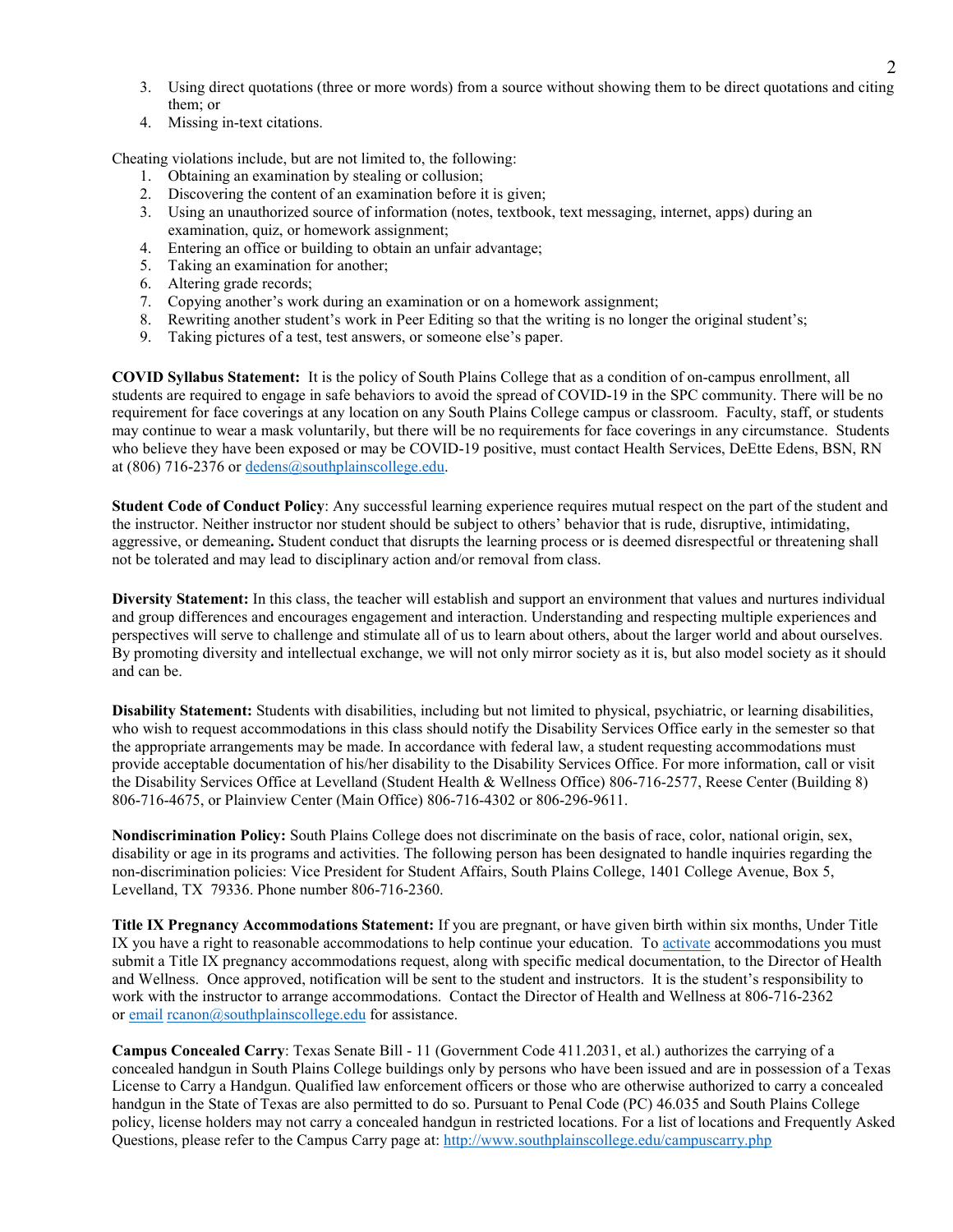Pursuant to PC 46.035, the open carrying of handguns is prohibited on all South Plains College campuses. Report violations to the College Police Department at 806-716-2396 or 9-1-1.

**SPC Bookstore Price Match Guarantee Policy:** If you find a lower price on a textbook, the South Plains College bookstore will match that price. The difference will be given to the student on a bookstore gift certificate! The gift certificate can be spent on anything in the store.

If students have already purchased textbooks and then find a better price later, the South Plains College bookstore will price match through the first week of the semester. The student must have a copy of the receipt and the book must be in stock at the competition at the time of the price match.

The South Plains College bookstore will happily price match BN.com & books on Amazon noted as *ships from and sold by Amazon.com*. Online marketplaces such as *Other Sellers* on Amazon, Amazon's Warehouse Deals, *fulfilled by* Amazon, BN.com Marketplace, and peer-to-peer pricing are not eligible. They will price match the exact textbook, in the same edition and format, including all accompanying materials, like workbooks and CDs.

A textbook is only eligible for price match if it is in stock on a competitor's website at time of the price match request. Additional membership discounts and offers cannot be applied to the student's refund.

Price matching is only available on in-store purchases. Digital books, access codes sold via publisher sites, rentals and special orders are not eligible. Only one price match per title per customer is allowed.

Note: The instructor reserves the right to modify the course syllabus and policies, as well as notify students of any changes, at any point during the semester.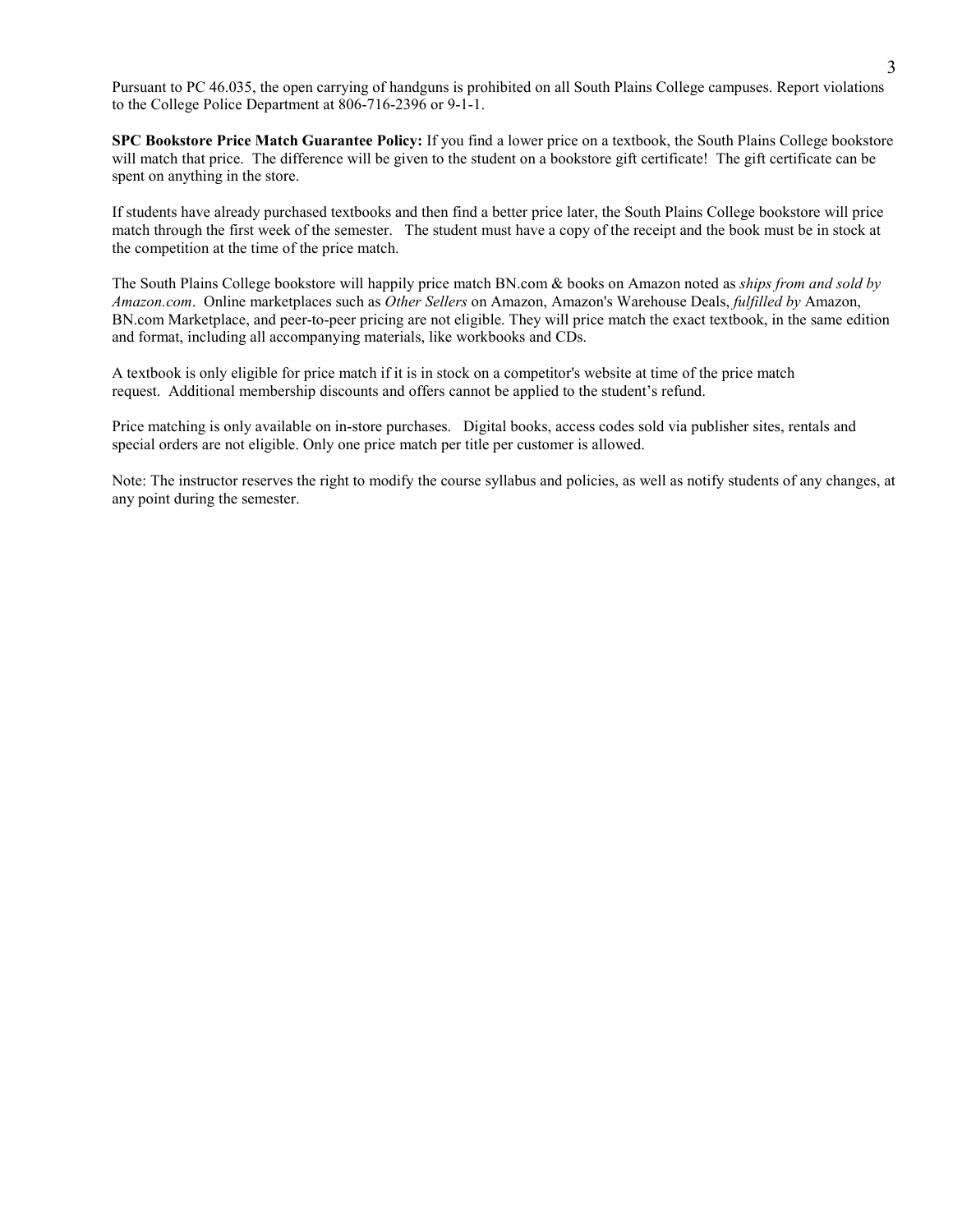#### **Spring 2022 Math 1325.002 Business Calculus Tuesdays & Thursdays: 12:30-2:15 in Math 124**

**Instructor:** Jennifer Bartlett **Office Hours: Office**: Levelland Campus, Math Building Room 113 Mon & Wed 8:30-11:30 in Levelland Math 113, **Telephone:** (806) 716-2664 **Friday** 8:30-10:30 virtual on Zoom, **Email:** *[jkbartlett@southplainscollege.edu](mailto:jkbartlett@southplainscollege.edu)* or by appointment face-to-face or zoom

**Virtual Office Hours Zoom Link**: <https://southplainscollege.zoom.us/j/97739016686>

## **Course Materials:**

- Textbook: A textbook is not required. The above-mentioned textbook would be the one I would recommend if you would like to purchase a book.
- Calculator: You are required to bring your calculator to EVERY class. You may use a graphing calculator on most homework, quizzes, and exams. TI-83, TI-83+, TI-84+ are preferred, but many others are also acceptable. Cell phones and similar devices may NOT be used as calculators and no sharing of calculators is allowed. If you have any questions about your calculator check with the instructor immediately.
- 3-ring binder (1.5 inch), dividers, paper, graph paper, hole punch, pencils, and erasers
- Access to a reliable internet service, a way to print and scan documents, a device with the capability to participate in Zoom meetings with video and audio

**Homework:** Homework will be assigned at each class meeting and will be submitted through Blackboard as a SINGLE PDF document. No late assignments will be accepted. You should show all work when doing homework. Simply writing the problem and the answer is not "doing homework." Using a solution manual or an app that shows you the steps, and copying them down is NOT "doing homework." Remember your effort is key to your success. You have to focus your effort on being able to complete the problems on a quiz/exam without any outside resources. You are responsible for the following homework requirements. Any homework that does not follow the homework requirements will be recorded as a grade of a zero.

Homework Requirements:

- 1) Assignments must be submitted through Blackboard before 12:30pm. Late homework will not be accepted.
- 2) For every section, multiple pages must be scanned, saved, and submitted as a SINGLE PDF document.
- 3) Assignments must be written in pencil on white 8.5 x 11 inch paper. It must be neat and legible. I will be the judge as to what is neat. Just because you can read it doesn't mean that I can interpret it.
- 4) Nothing on the assignment sheet will be graded. All work and answers must be done on your own paper.
- 5) Assignments must be presented in an orderly manner with the problem running in a single or double column down the page. No more than double column work will be graded.
- 6) All final answers must be circled to receive credit. Any algebraic answer not circled or "boxed" in will not be graded. Pictures/graphs do not need to be circled or boxed.
- 7) No late homework will be accepted. It is highly recommended that you work ahead of the due dates just in case computer problems, life problems or problems in general pop up.

**Notebook:** You will keep all class materials (notes, handouts, homework, quizzes, exams, etc.) organized in a notebook (3 ring binder) . These materials should be neat, brought to every class period, and will be used as a reference and study guide.

**Quizzes:** Short, in-class quizzes that will be given regularly will have problems selected from, or closely related to, your homework. Most, if not all, quizzes will be pop-quizzes so you will need to be prepared every class period. Students arriving late may be denied the chance to take a quiz, if there is one that day. Quizzes must be taken in pencil.

**Exams:** Exams must be taken in pencil. Student my not leave the examination room for any reason without turning in their exam for grading. The tentative exam dates are on the course calendar below.

**Final:** The comprehensive final will be given on Thursday, May  $12<sup>th</sup> 10:15-12:15$  as directed by the official South Plains College Schedule. No make-up final will be given. The final will cover all material covered in-class.

**Make-up:** Make-up work is given at the discretion of the instructor. NO make-up quizzes or tests are given without prior notification AND proper documentation. If are absent from class, have given prior notification and proper documentation of your absence, you MUST make arrangements to take the quiz or test BEFORE the next class period. Students who do not take quizzes or exams in-class, early or late, forfeit the right to attempt any extra credit on that quiz or exam.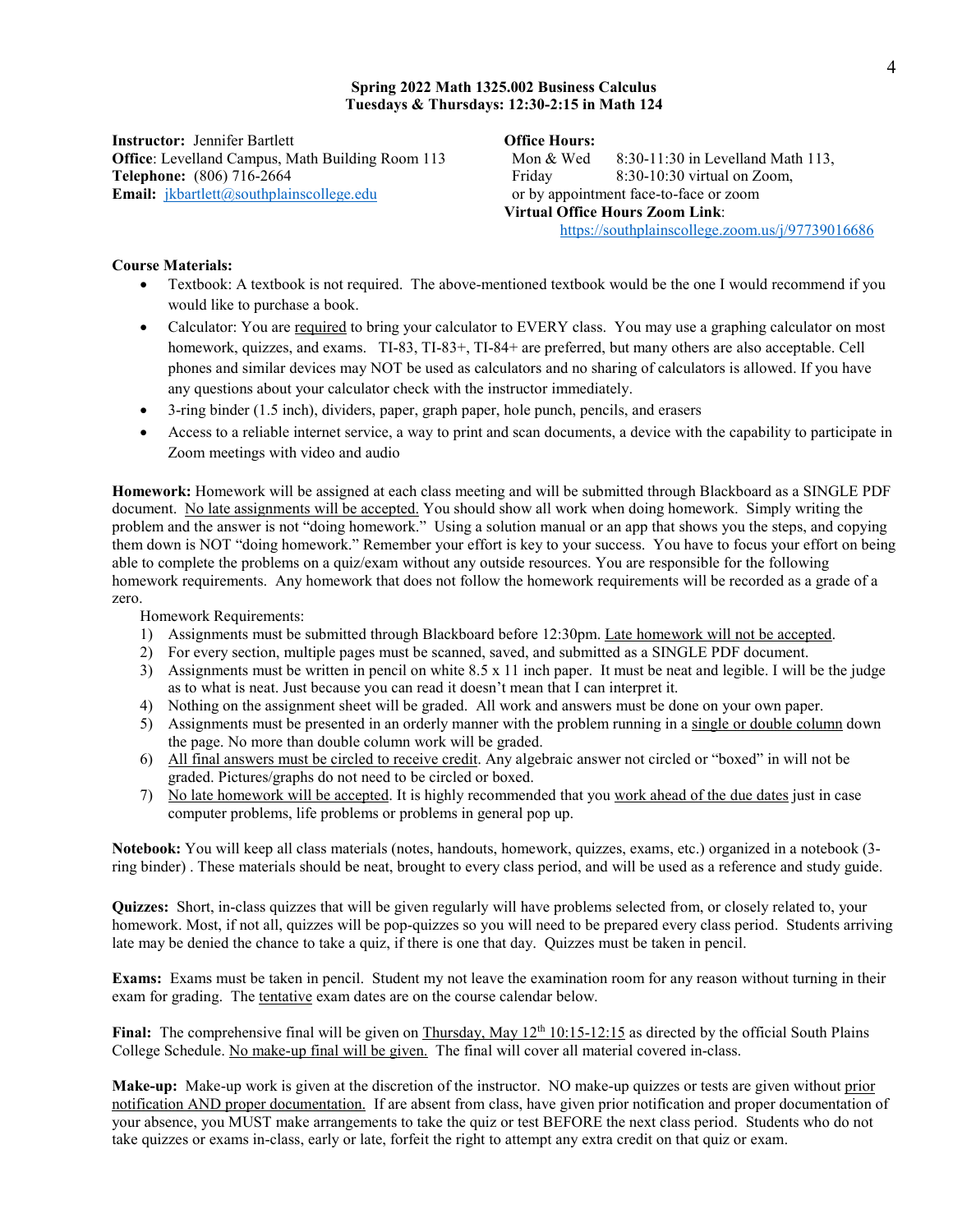| <b>Grading Policy:</b>         |                             | <b>Grading Scale:</b> |   |
|--------------------------------|-----------------------------|-----------------------|---|
| Daily Work (HW, quizzes, labs) | 16%                         | $90-100\%$            | A |
| Exams (4 total)                | 16% each (total of $64\%$ ) | 80-89%                | B |
| Comprehensive Final            | 20%                         | 70-79%                | C |
|                                |                             | $60 - 69\%$           | D |
|                                |                             | Below $60\%$          | F |

Grades will be updated on Blackboard during the semester. All students should check this often and notify the instructor immediately if there are any questions or discrepancies.

## **Student Responsibilities and Expectations:**

- 1. Come to class on time and prepared to learn. (Pencils, homework, notebook, calculator)
- 2. Read the syllabus.
- 3. Take notes, participate in class, and complete course assignments early enough to seek help if needed.
- 4. Let your instructor know if you are not going to be present in class, before you miss the class period.
- 5. Food and drink are not allowed in class, with the exception of bottled water.
- 6. Cell phones and any other electronic devices must be silenced and put away before entering the classroom. Use of these devices during class will result in a zero for that day's quiz, homework, or exam.
- 7. Be courteous and respectful to your instructor and classmates at all times.

### **Resources:**

- I am your first and BEST resource for this class! Feel free to come by during my office hours or email me.
- Blackboard is the online course management system that will be used for this course. The course syllabus as well as any other class handouts can be accessed through Blackboard. Login at http://southplainscollege.blackboard.com . The user name and password should be the same as the MySPC and SPC email.
	- User name: first initial, last name, and last 4 digits of the Student ID
	- Password: Original Campus Connect Pin No. (found on SPC acceptance letter)
- Free tutoring is available on the Levelland campus, Reese Campus, and Lubbock campus. Hours for the tutors will be posted by the door of Math 116 on the Levelland campus and on Blackboard.
- Form study groups: Networking is an essential tool both in the classroom and in the workforce!
- Websites that contain helpful videos: patrickjmt.com , khanacademy.com

## **Tutoring:**

## **In-Person SPC Tutors: (before 8pm)**

Tutoring is FREE for all currently enrolled students. Make an appointment or drop-in for help at any SPC location or online! Visit the link below to learn more about how to book an appointment, view the tutoring schedule, and view tutoring locations.

<http://www.southplainscollege.edu/exploreprograms/artsandsciences/teacheredtutoring.php>

## **Online Tutoring at Tutor.com: (after 8pm)**

You also have 180 FREE minutes of tutoring with Tutor.com each week, and your hours reset every Monday morning. Log into Blackboard, click on the tools option from the left-hand menu bar. Click on the Tutor.com link and you will automatically be logged in for free tutoring. You may access tutor.com tutors during the following times:

Monday – Thursday: 8pm-8am

6pm Friday – 8am Monday morning

For questions regarding tutoring, please email **tutoring@southplainscollege.edu** or call 806-716-2538.